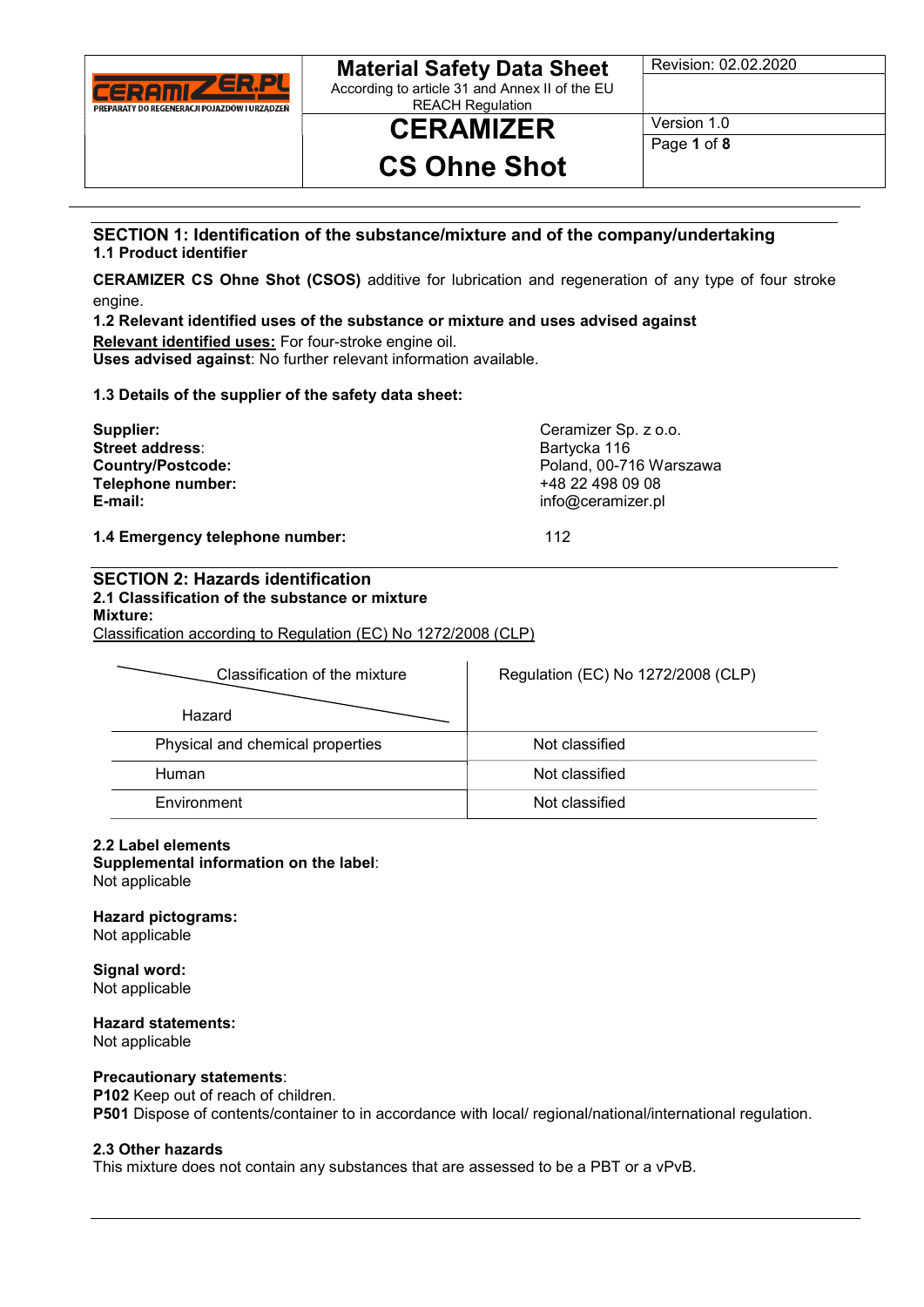

According to article 31 and Annex II of the EU REACH Regulation

# CERAMIZER

Revision: 02.02.2020

Version 1.0 Page 2 of 8

CS Ohne Shot

### SECTION 3: Composition/information on ingredients

3.1 Substances: Not applicable.

3.2 Mixtures: Contains a mixture of silicates, copper [CAS 7440-50-8]

| <b>Name</b>            | <b>Identifiers</b>                                                                            | Γ%<br>weight] | <b>Classification</b><br>according to<br><b>Regulation (EC)</b><br>No 1278/2008 (CLP). |
|------------------------|-----------------------------------------------------------------------------------------------|---------------|----------------------------------------------------------------------------------------|
| Baseoil - unspecified* | Index No: 649-467-00-8<br>EC No: 265-157-1<br>CAS No: 64742-54-7<br>REACH Registration No.: - | 40            | Carc. 1B H350<br>(note $L$ )**                                                         |
| Petrolatum             | Index No: 649-254-00-X<br>EC No: 232-373-2<br>CAS No: 8009-03-8<br>REACH Registration No.:-   | 30            | Carc. 1B H350<br>(note $N$ )***                                                        |

\*Baseoil may consists one of the following: CAS 64742-54-7, CAS 64742-55-8, CAS 64742-65-0.

\*\* Note L- The classification as a carcinogen need not apply if it can be shown that the substance contains less than 3 % DMSO extract as measured by IP 346 'Determination of polycyclic aromatics in unused lubricating base oils and asphaltene free petroleum fractions — Dimethyl sulphoxide extraction refractive index method', Institute of Petroleum, London. This note applies only to certain complex oil-derived substances in Part 3.

\*\*\*Note N - The classification as a carcinogen need not apply if the full refining history is known and it can be shown that the substance from which it is produced is not a carcinogen. This note applies only to certain

complex oil-derived substances in Part 3.

The Full Text for all H-Phrases and Hazard Statements are Displayed in Section 16.

#### SECTION 4: First aid measures 4.1 Description of first aid measures

Following eye contact: Make sure to remove any contact lenses from the eyes before rinsing. Promptly wash eyes with plenty of water while lifting the eye lids. Continue to rinse for at least 15 minutes and get medical attention in case of irritation.

Following inhalation: Move the exposed person to fresh air at once. Provide fresh air, warmth and rest, preferably in a comfortable upright sitting position. Get medical attention if any discomfort continues.

Following skin contact: Immediately remove contaminated clothing. Wash the skin with soap and water. Contaminated clothing should be washed before re-use. Get medical attention promptly if symptoms occur after washing.

Following ingestion: Immediately rinse mouth. Never give anything by mouth to an unconscious person. Seek medical advice. Provide ventilation.

### 4.2 Most important symptoms and effects, both acute and delayed

No further relevant information available.

4.3. Indication of any immediate medical attention and special treatment needed If any symptoms persist seek medical advice and show the msds or label. Notes for the doctor: Treat symptomatically.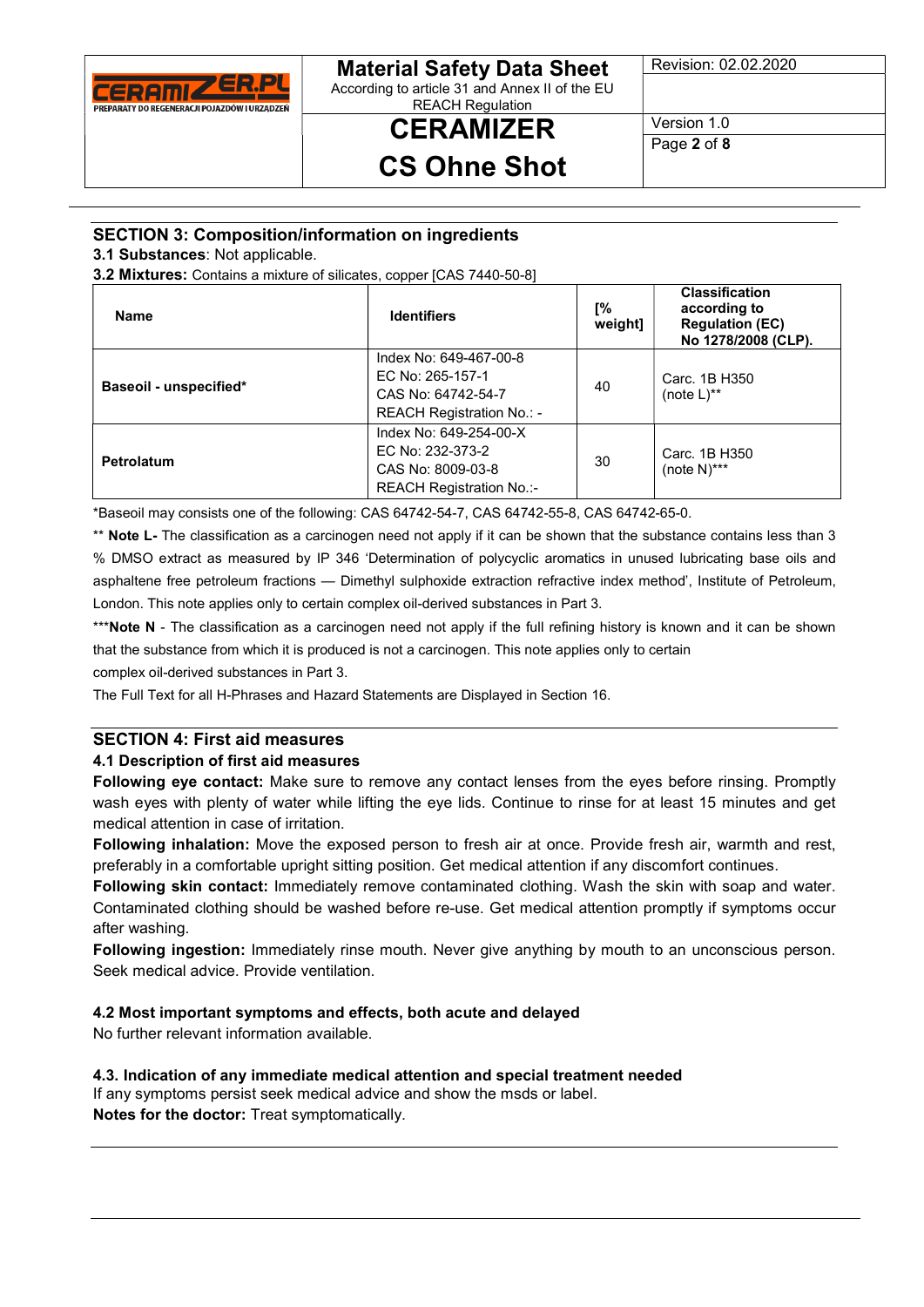

According to article 31 and Annex II of the EU REACH Regulation

# CERAMIZER

Revision: 02.02.2020

Version 1.0 Page 3 of 8

# CS Ohne Shot

### SECTION 5: Firefighting measures

5.1 Extinguishing media

Suitable extinguishing media: foam, carbon dioxide, dry powder, water spray. Unsuitable extinguishing media: do not use water in a jet.

### 5.2 Special hazards arising from the substance or mixture

On burning may emit toxic fumes (carbon oxides, carbon dioxide).

#### 5.3 Advice for firefighters

Special Fire Fighting Procedures: Wear full protective clothing and self-contained breathing apparatus. Protective equipment for fire-fighters: Keep containers cool by spraying with water. If possible remove containers from the danger zone. Prevent from spreading or entering drains, ditches or rivers. Dispose of released and contained material in accordance with local regulations.

#### SECTION 6: Accidental release measures

6.1 Personal precautions, protective equipment and emergency procedures For non-emergency personnel:

Removed from the danger area all persons not involved in the emergency. If necessary, order the evacuation. Avoid contact with skin, eyes. Avoid inhalation of vapours / aerosols. Provide ventilation.

### For emergency responders:

Wear protective clothing as described in Section 8.

#### 6.2 Environmental precautions

Do not discharge into drains, water courses or into the ground. Local authorities should be advised if any exposure to the environment occurs.

#### 6.3 Methods and material for containment and cleaning up

Stop leak if without risk. Remove containers from spill area. Absorb with liquid-binding material (eg. sawdust, sand). Collect in a waste container. Dispose of waste according to the applicable local and national regulation.

#### 6.4 Reference to other sections

See Section 8 for information on personal protective equipment. See Section 13 for disposal information.

### SECTION 7: Handling and storage

### 7.1 Precautions for safe handling

### Protective measures:

Use only in a well-ventilated area. Avoid breathing vapor or aerosol. Avoid contact with eyes, skin. When handling, use appropriate personal protective equipment (see Section 8). Keep away from heat. Do not smoke! When using do not eat or drink.

#### Advice on general occupational hygiene:

Ensure good ventilation / exhaustion at the workplace. When using do not eat, drink or smoke. Wash hand before and after work with product. Contaminated clothing should be washed before re-use.

#### 7.2 Conditions for safe storage, including any incompatibilities

Store in tightly closed original container in a dry, cool and well-ventilated place. Avoid mechanical contamination and water contact. Keep away from heat, sparks, sunlight, open flame and smoking. Do not store together with oxidizing agents.

#### 7.3 Specific end use(s)

No further relevant information available.

### SECTION 8: Exposure controls/personal protection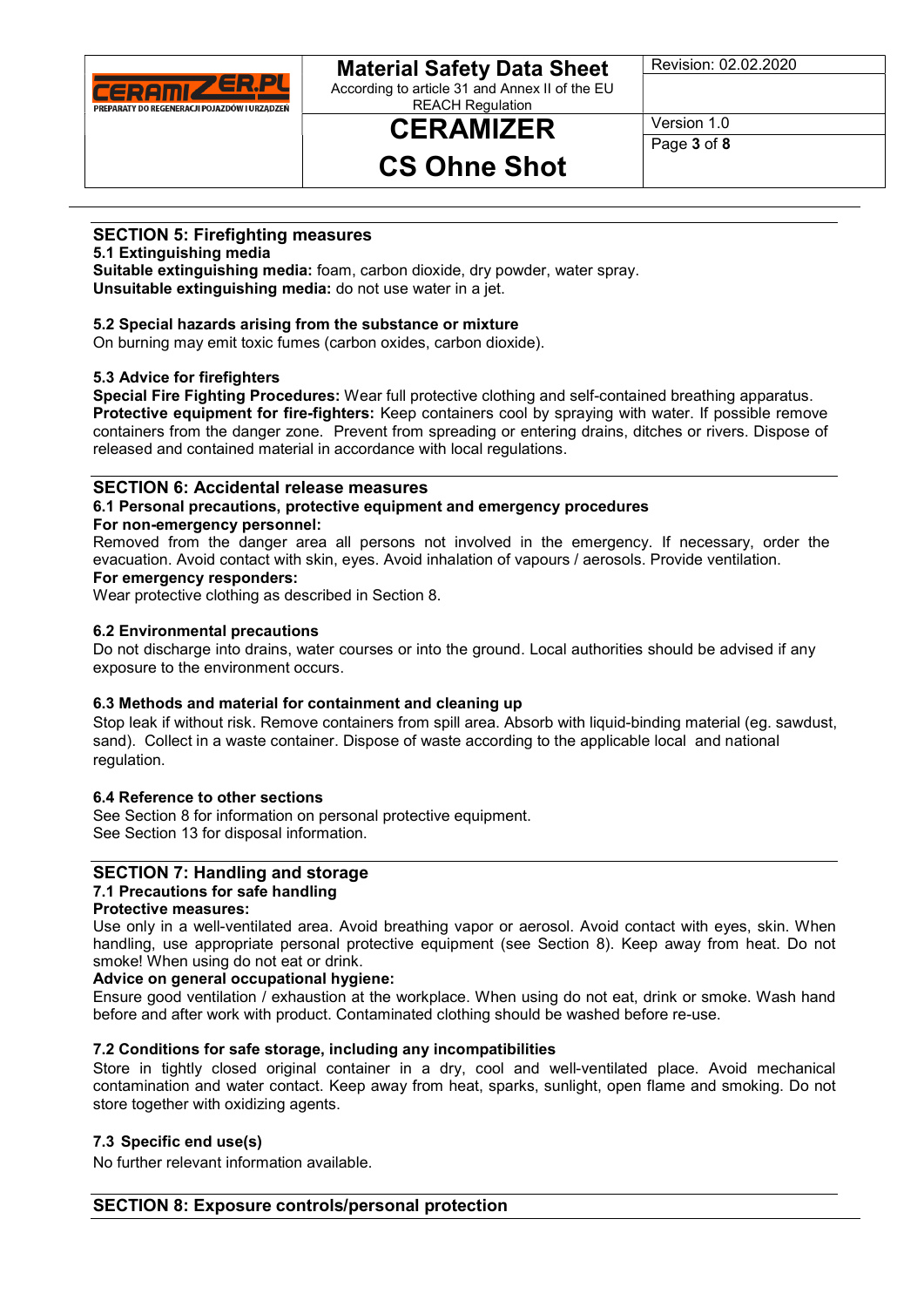

According to article 31 and Annex II of the EU REACH Regulation

# **CERAMIZER** CS Ohne Shot

Revision: 02.02.2020

Version 1.0 Page 4 of 8

#### 8.1 Control parameters

International Limits Values:

| <b>Substance</b> | <b>CAS No:</b> | Basis /<br>Country | <b>Short Time</b><br>Value<br>[mg/m <sup>3</sup> ] | <b>Short Time</b><br>Value<br>[ppm-<br>Calculated] | <b>Time</b><br>Weighted<br>Average<br><b>Exposure</b><br>Limit<br>[mg/m <sup>3</sup> -8 h] | Time<br>Weighted<br>Average<br><b>Exposure</b><br>Limit<br>[ppm-<br><b>Calculated1</b> |
|------------------|----------------|--------------------|----------------------------------------------------|----------------------------------------------------|--------------------------------------------------------------------------------------------|----------------------------------------------------------------------------------------|
| Copper           | 7440-50-8      | Germany            | 0,02(1)(2)                                         |                                                    | 0,01(1)                                                                                    |                                                                                        |
|                  |                | UE                 |                                                    |                                                    |                                                                                            |                                                                                        |

Respirable fraction (2) 15 minutes reference period

#### Derived No Effect Level (DNEL) according to Regulation (EC) No. 1907/2006:

| <b>Baseoil</b>       |                           |                        |                                                                                                |                                                                                             |  |
|----------------------|---------------------------|------------------------|------------------------------------------------------------------------------------------------|---------------------------------------------------------------------------------------------|--|
|                      | <b>WORKERS</b>            |                        | <b>CONSUMERS</b>                                                                               |                                                                                             |  |
| Route of<br>exposure | <b>Acute effect local</b> | Acute effects systemic | <b>Acute effect local</b>                                                                      | Acute effects systemic                                                                      |  |
| Oral                 | No data available         | No data available      | Hazard unknown but<br>no further hazard<br>information necessary<br>as no exposure<br>expected | Hazard unknown but no<br>further hazard information<br>necessary as no exposure<br>expected |  |
| Inhalation           | No hazard identified      | No hazard identified   | Hazard unknown but<br>no further hazard<br>information necessary<br>as no exposure<br>expected | Hazard unknown but no<br>further hazard information<br>necessary as no exposure<br>expected |  |
| Dermal               | No hazard identified      | No hazard identified   | Hazard unknown but<br>no further hazard<br>information necessary<br>as no exposure<br>expected | Hazard unknown but no<br>further hazard information<br>necessary as no exposure<br>expected |  |

Predicted No Effect Concentration (PNEC) according to Regulation (EC) No. 1907/2006:

| <b>Baseoil</b>                         |                                                     |
|----------------------------------------|-----------------------------------------------------|
| <b>Environmental protection target</b> | <b>PNEC</b>                                         |
| Freshwater                             | no data available: testing technically not feasible |
| Freshwater sediments                   | no data available: testing technically not feasible |
| Marine water                           | no data available: testing technically not feasible |
| Marine sediments                       | no data available: testing technically not feasible |
| Food chain                             | 9.33 mg/kg food                                     |
| Microorganisms in sewage treatment     | no data available: testing technically not feasible |
| Soil (agricultural)                    | no data available: testing technically not feasible |
| Air                                    | no data available: testing technically not feasible |

Petrolatum

| <b>Environmental protection target</b> | <b>PNEC</b>                                         |
|----------------------------------------|-----------------------------------------------------|
| Freshwater                             | no data available: testing technically not feasible |
| <b>Freshwater sediments</b>            | no data available: testing technically not feasible |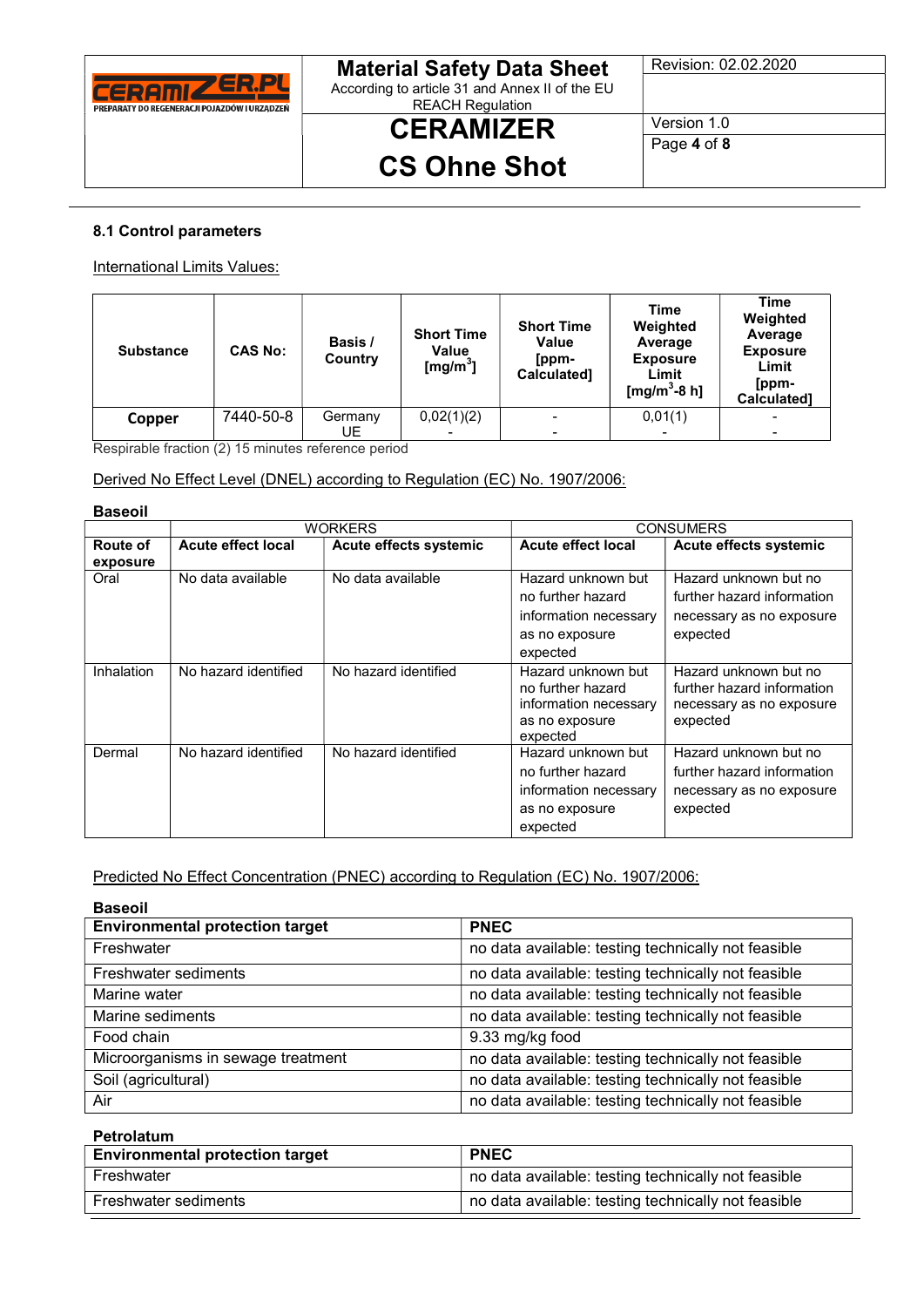

According to article 31 and Annex II of the EU REACH Regulation

Revision: 02.02.2020

Version 1.0

# CS Ohne Shot

**CERAMIZER** 

Page 5 of 8

| Marine water                       | no data available: testing technically not feasible |
|------------------------------------|-----------------------------------------------------|
| Marine sediments                   | no data available: testing technically not feasible |
| Food chain                         | 9.33 mg/kg food                                     |
| Microorganisms in sewage treatment | no data available: testing technically not feasible |
| Soil (agricultural)                | no data available: testing technically not feasible |
| Air                                | no data available: testing technically not feasible |

#### 8.2 Exposure controls

#### Appropriate engineering controls

Wash hands at the end of each work shift and before eating, smoking and using the toilet. Promptly remove any clothing that becomes contaminated. When using do not eat, drink or smoke.

### Individual protection measures, such as personal protective equipment

#### Eye/face protection

Avoid contact with eyes. Wear approved chemical safety goggles where eye exposure is reasonably probable. Use equipment for eye protection tested and approved under appropriate government standards such as EN 166.

#### Skin protection:

Hand protection: Use gloves. Gloves must be inspected prior to use. Recommended gloves:

#### Material: neoprene

Minimum layer thickness: >0.7 mm

Break through time: ≥480 min

The selected protective gloves have to satisfy the specifications of Directive 89/686 / EEC and EN 374.

Other: Wear protective clothing. Contaminated clothing should be washed before re-use.

Respiratory protection: Where risk assessment shows air-purifying respirators are appropriate use a face respirator. It is recommended to use respiratory equipment with filter AX.

#### Environmental exposure controls

Local guidelines on emission limits for volatile substances must be observed for the discharge of exhaust air containing vapour. Do not discharge into drains, water courses or into the ground. Local authorities should be advised if any exposure to the environment occurs.

### SECTION 9: Physical and chemical properties

### 9.1 Information on basic physical and chemical properties

| Appearance                                   | Dense, brown liquid                                                                |
|----------------------------------------------|------------------------------------------------------------------------------------|
| Odour                                        | Specific for oil product                                                           |
| Odour threshold                              | No data available                                                                  |
| рH                                           | 7,5 (neutral)                                                                      |
| Melting point / freezing point               | No data available                                                                  |
| Initial boiling point and boiling range      | $>300^{\circ}$ C                                                                   |
| Flash point                                  | $>200^{\circ}$ C                                                                   |
| Evaporation rate                             | No data available                                                                  |
| Flammability (solid, gas)                    | Not applicable                                                                     |
| Upper/lower flammability or explosive limits | No data available                                                                  |
| Vapour pressure                              | No data available                                                                  |
| Vapour density                               | No data available                                                                  |
| Relative density                             | 1,02 $g/cm^{3}$                                                                    |
| Solubility(ies)                              | Highly poor in the water;<br>Good in petrol, xylene, etc, organic solvents: carbon |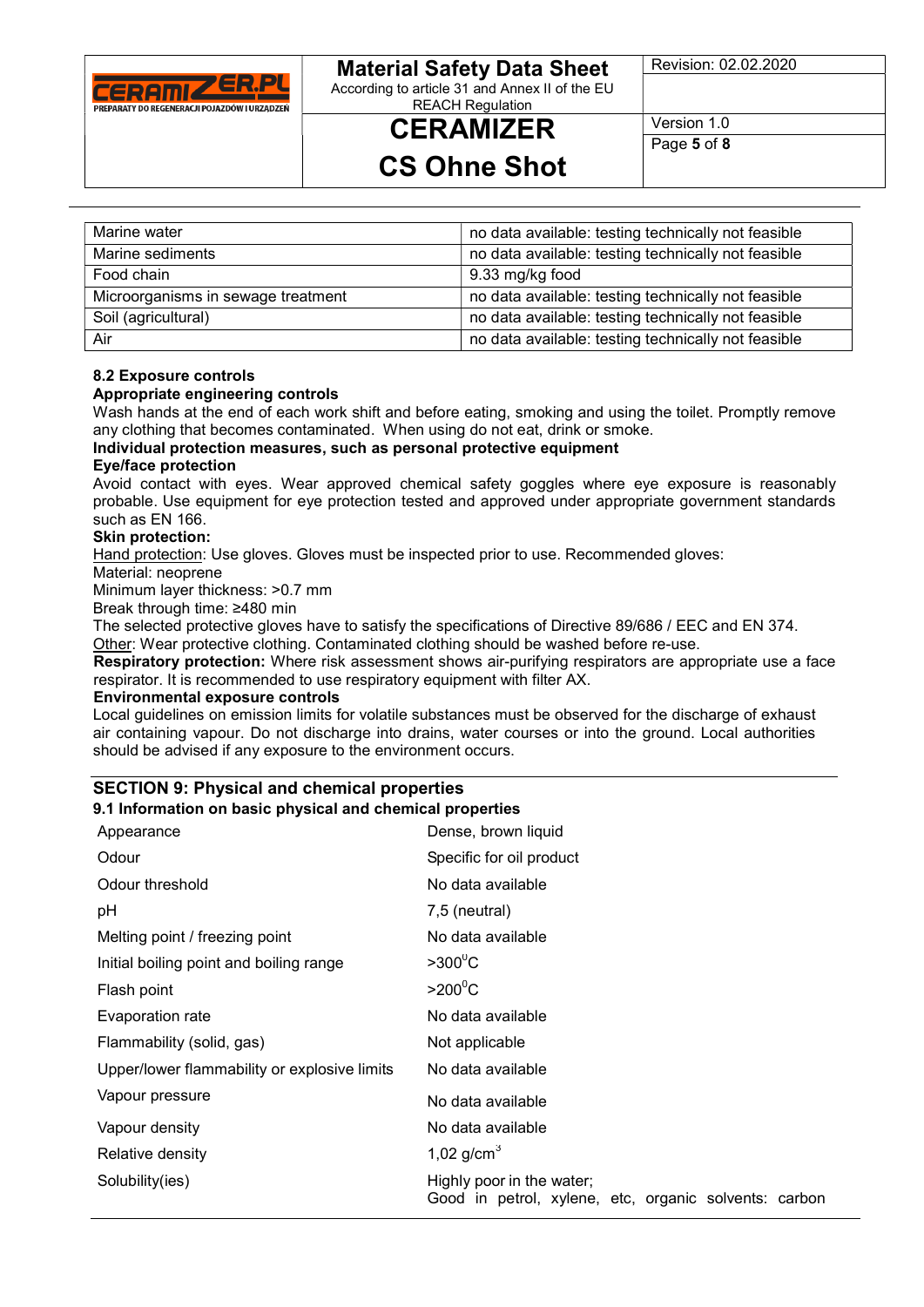

According to article 31 and Annex II of the EU REACH Regulation

Revision: 02.02.2020

**CERAMIZER** CS Ohne Shot

chemokine, chloroform, ether.

Version 1.0 Page 6 of 8

Partition coefficient: n-octanol / water No data available

Auto-ignition temperature No data available

Decomposition temperature No data available

Viscosity 239,9 mm<sup>\*</sup>s (40<sup>0</sup>C)

Explosive properties No data available

Oxidising properties No data available

9.2 Other information:

No data available.

### SECTION 10: Stability and Reactivity

#### 10.1 Reactivity

Not reactive under normal conditions of storage and use.

#### 10.2 Chemical stability

Stable under recommended storage conditions.

#### 10.3 Possibility of hazardous reactions

No hazardous reactions under normal conditions of storage and use.

#### 10.4 Conditions to avoid

Avoid heat, flames and other sources of ignition.

#### 10.5 Incompatible materials

Strong oxidants.

#### 10.6 Hazardous decomposition products

Under normal conditions of storage and use, hazardous decomposition products should not be produced.

| <b>SECTION 11: Toxicological information</b> |                                                                   |
|----------------------------------------------|-------------------------------------------------------------------|
| 11.1. Information on toxicological effects   |                                                                   |
| <b>Acute toxicity</b>                        |                                                                   |
| No data available for the mixture.           |                                                                   |
| <b>Baseoil</b>                               |                                                                   |
| LD50 (rat, oral)                             | $>5000$ mg/kg bw                                                  |
| LC50 (rat, inhalation)                       | $> 5.3$ mg/L air                                                  |
| LD50 (rat, dermal)                           | $>2000$ mg/kg bw                                                  |
| Petrolatum                                   |                                                                   |
| LD50 (rat, oral)                             | $>5000$ mg/kg bw                                                  |
| LC50 (inhalation)                            | No data available                                                 |
| LD50 (rat, dermal)                           | $>$ 2000 mg/kg bw                                                 |
| <b>Skin corrosion/irritation</b>             |                                                                   |
|                                              | Based on available data, the classification criteria are not met. |
| Carious ave democalizzitation                |                                                                   |

Serious eye damage/irritation Based on available data, the classification criteria are not met. Respiratory or skin sensitisation Based on available data, the classification criteria are not met. Germ cell mutagenicity Based on available data, the classification criteria are not met. **Carcinogenicity**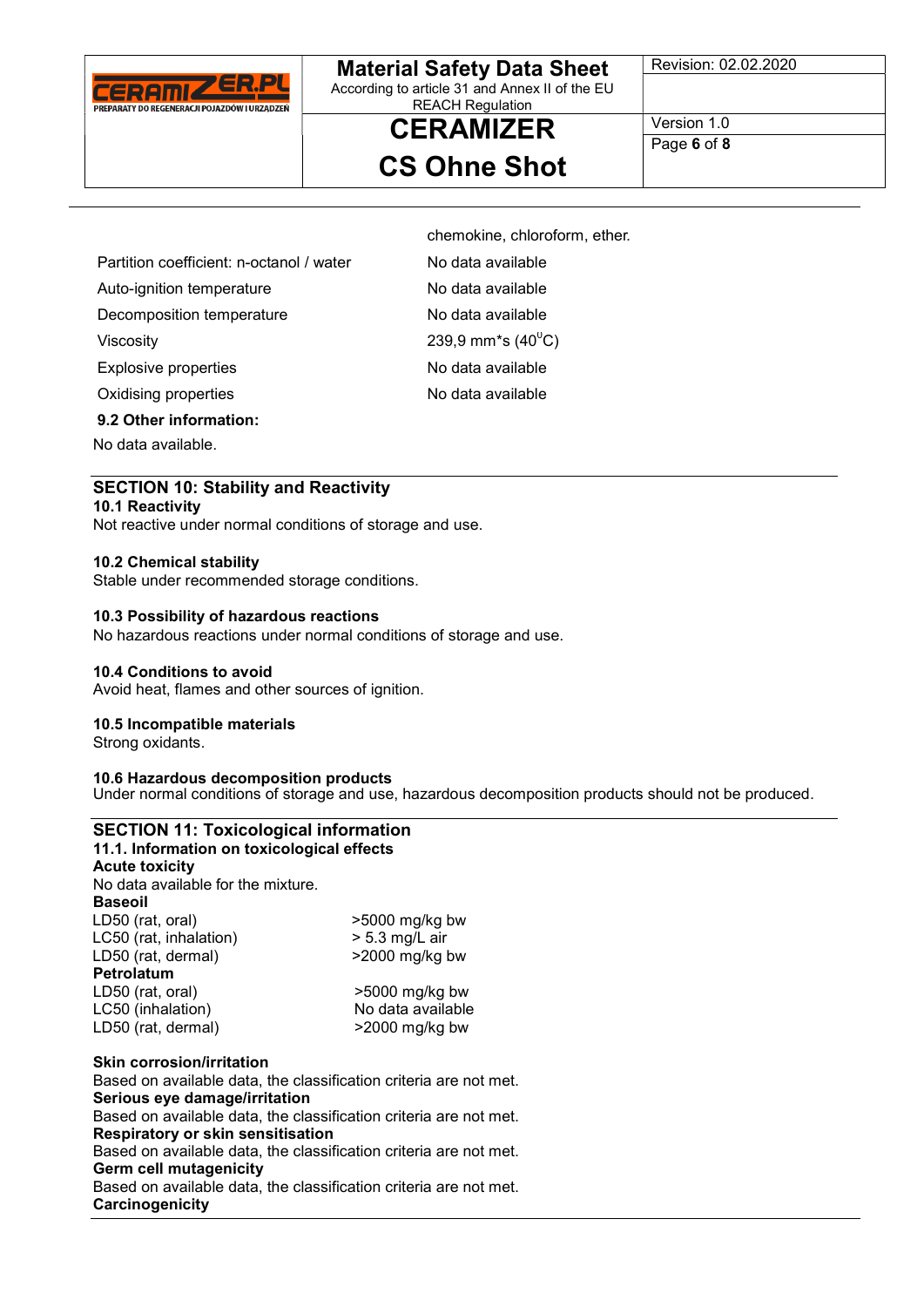

According to article 31 and Annex II of the EU REACH Regulation

# **CERAMIZER** CS Ohne Shot

Revision: 02.02.2020

Version 1.0 Page 7 of 8

Based on available data, the classification criteria are not met. Reproductive toxicity Based on available data, the classification criteria are not met. STOT-single exposure Based on available data, the classification criteria are not met. STOT-repeated exposure Based on available data, the classification criteria are not met. Aspiration hazard Based on available data, the classification criteria are not met. Additional information No further relevant information available.

### SECTION 12: Ecological information

12.1 Toxicity No data available for the mixture Baseoil Fish (Pimephales promelas) LL50 > 100 mg/L exposition time: 96h Aquatic invertebrates (Daphnia magna) Algae and bacteria (Pseudokirchnerella subcapitata) NOEL > 100 mg/L exposition time: 72h Petrolatum Fish (Oncorhynchus mykiss) LL50 > 1000 mg/L exposition time: 96h Aquatic invertebrates (Daphnia magna) <br>Algae and bacteria (Pseudokirchnerella subcapitata) EL50 > 1000 mg/L exposition time: 72h Algae and bacteria (Pseudokirchnerella subcapitata) EL50

#### 12.2 Persistence and degradability

No data available for the mixture.

#### 12.3 Bioaccumulative potential

No data available for the mixture.

#### 12.4 Mobility in soil

No further relevant information available.

#### 12.5 Results of PBT and vPvB assessment

This mixture does not contain any substances that are assessed to be a PBT or a vPvB.

#### 12.6 Other adverse effects

No further relevant information available.

#### SECTION 13: Disposal considerations

#### 13.1 Waste treatment methods

Waste is classified as hazardous waste. Disposal to licensed waste disposal site in accordance with the local Waste Disposal Authority.

#### Proposed waste code

13 02 08\* other engine, gear and lubricating oils

#### SECTION 14: Transport Information

|                                     | <b>ADR/RID</b> | <b>ADN/ADNR</b> | <b>IMDG</b>    | <b>IATA</b>    |
|-------------------------------------|----------------|-----------------|----------------|----------------|
| 14.1. UN number                     | Not applicable | Not applicable  | Not applicable | Not applicable |
| 14.2. UN proper<br>shipping name    | Not applicable | Not applicable  | Not applicable | Not applicable |
| 14.3. Transport hazard<br>class(es) | Not applicable | Not applicable  | Not applicable | Not applicable |